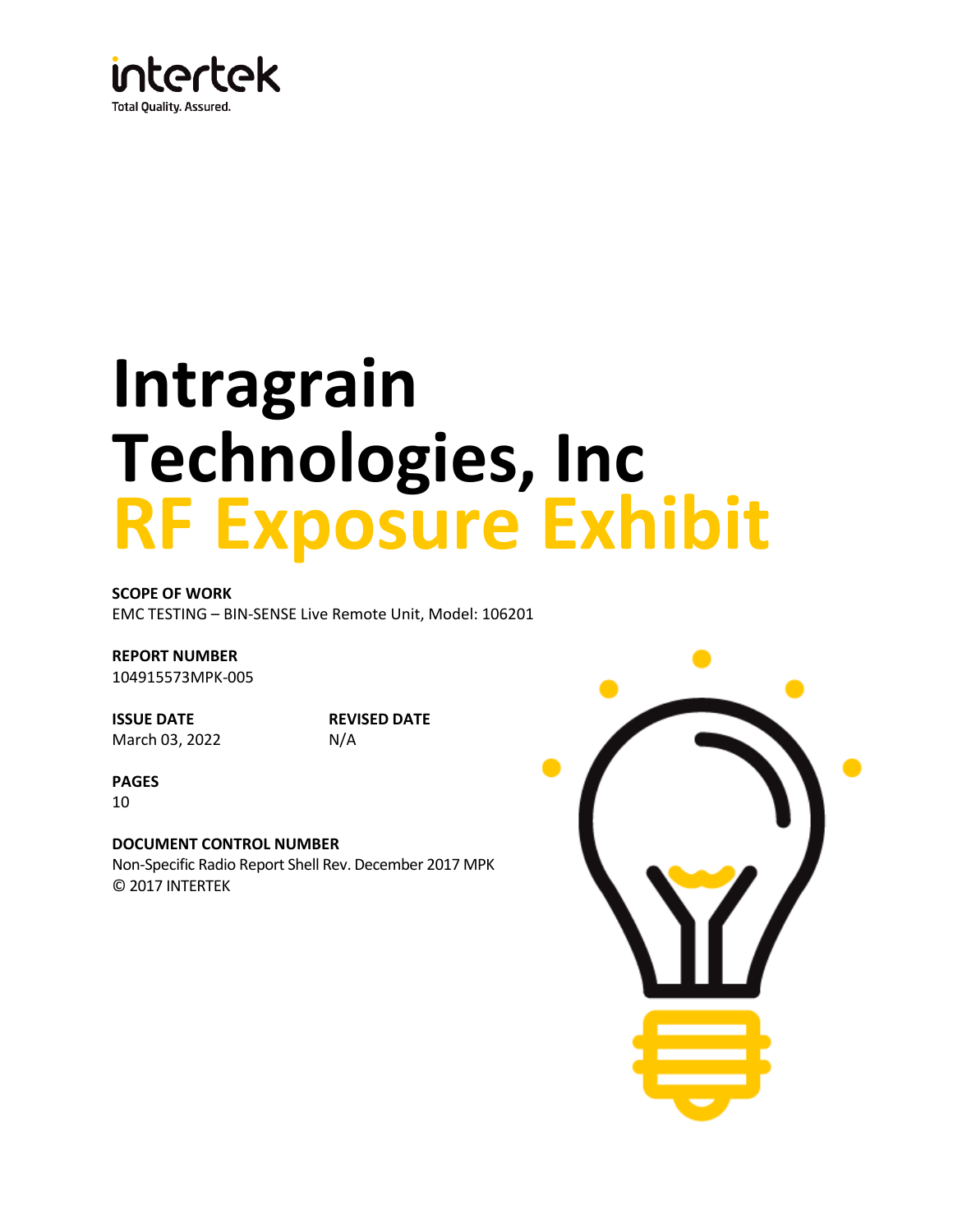

**RF Exposure Exhibit (mobile devices)**

**Report Number: 104915573MPK-005 Project Number: G104915573**

**Report Issue Date: March 03, 2022**

**Product Designation: BIN-SENSE Live Remote Unit Model Tested: 106201**

**FCC ID: 2AUTY-106103RU-V06**

**to**

**47CFR 2.1091 RSS-102 Issue 5**

**for**

**Intragrain Technologies, Inc**

**Tested by: Client:** Intertek 1365 Adams Court Menlo Park, CA 94025 USA

**Report prepared by: Report reviewed by:**

**Anderson Sougnpanya / Project Engineer Krishna Vemuri / EMC Manager**

Intragrain Technologies, Inc 118 Husum Road RM of Sherwood, SK S4K0A4 Canada

*This report is for the exclusive use of Intertek's Client and is provided pursuant to the agreement between Intertek and its Client. Intertek's responsibility and liability are limited to the terms and conditions of the agreement. Intertek assumes no liability to any party, other than to the Client in accordance with the agreement, for any loss, expense or damage occasioned by the use of* this report. Only the Client is authorized to permit copying or distribution of this report and then only in its entirety. Any use of *the Intertek name or one of its marks for the sale or advertisement of the tested material, product or service must first be approved in writing by Intertek. The observations and test results in this report are relevant only to the sample tested. This report by itself does not imply that the material, product, or service is or has ever been under an Intertek certification program.*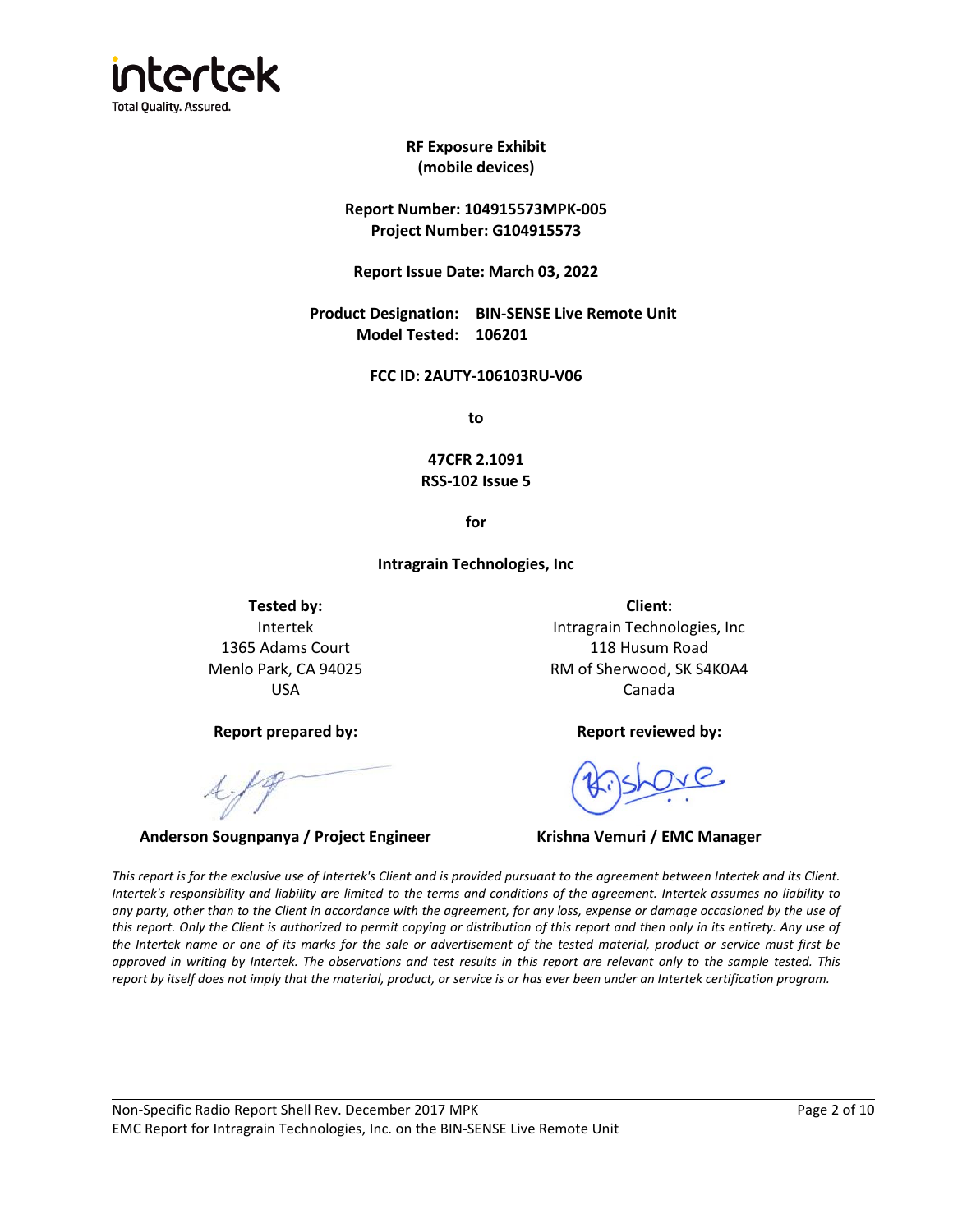

| <b>Report No. 104915573MPK-005</b> |                                                                              |  |  |  |  |
|------------------------------------|------------------------------------------------------------------------------|--|--|--|--|
| <b>Equipment Under Test:</b>       | <b>BIN-SENSE Live Remote Unit</b>                                            |  |  |  |  |
| <b>Trade Name:</b>                 | Intragrain Technologies, Inc                                                 |  |  |  |  |
| <b>Model(s) Tested:</b>            | 106201                                                                       |  |  |  |  |
| <b>Applicant:</b>                  | Intragrain Technologies, Inc                                                 |  |  |  |  |
| <b>Contact:</b>                    | <b>Grant Kerr</b>                                                            |  |  |  |  |
| <b>Address:</b>                    | Intragrain Technologies, Inc.<br>118 Husum Road<br>RM of Sherwood, SK S4K0A4 |  |  |  |  |
| <b>Country:</b>                    | Canada                                                                       |  |  |  |  |
| <b>Tel. Number:</b>                | (604) 528-8732                                                               |  |  |  |  |
| Email:                             | Grantkerr@intragrain.com                                                     |  |  |  |  |
| <b>Applicable Regulation:</b>      | 47CFR 2.1091<br><b>RSS-102 Issue 5</b>                                       |  |  |  |  |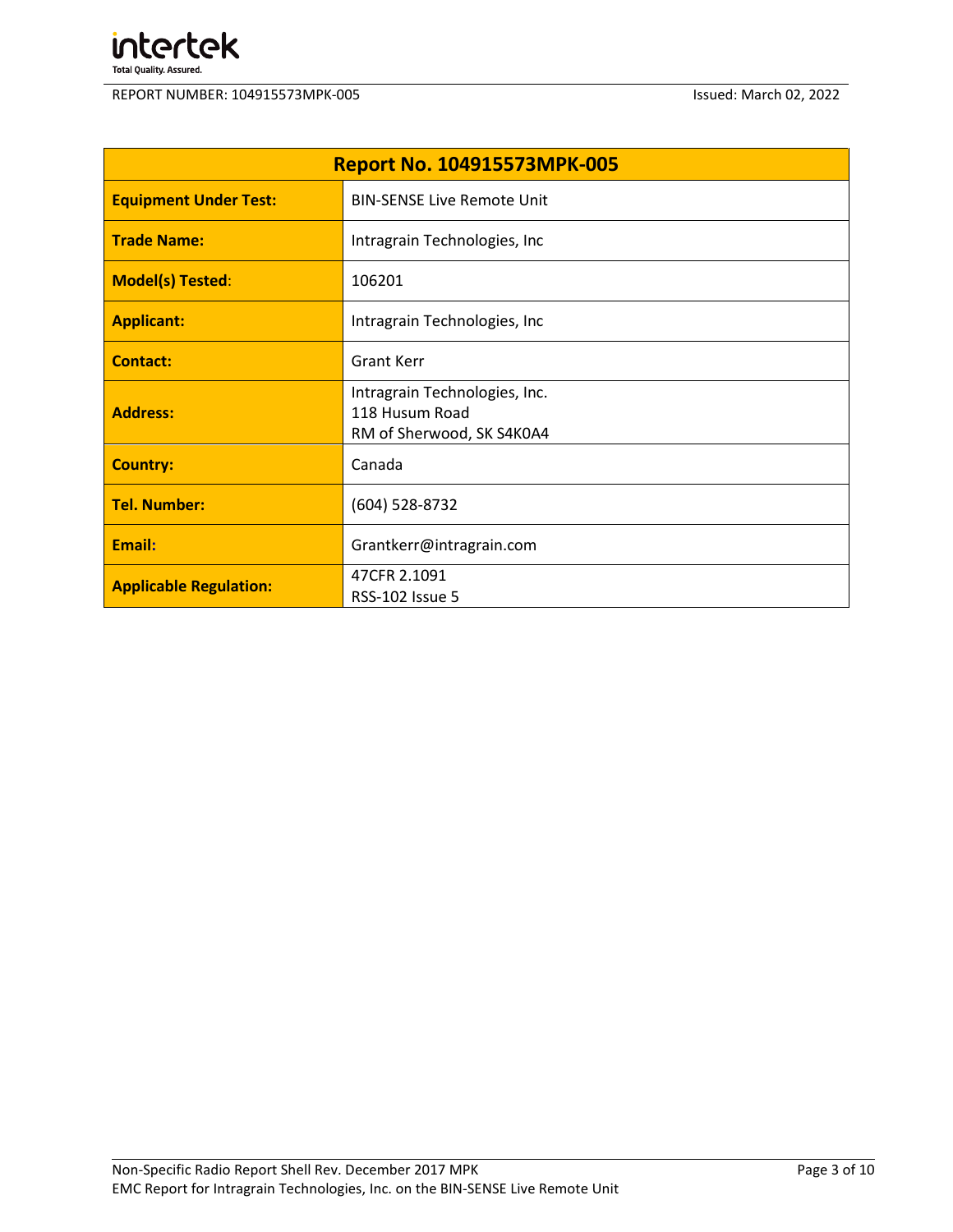

# **Table of Contents**

| 4.0 |  |
|-----|--|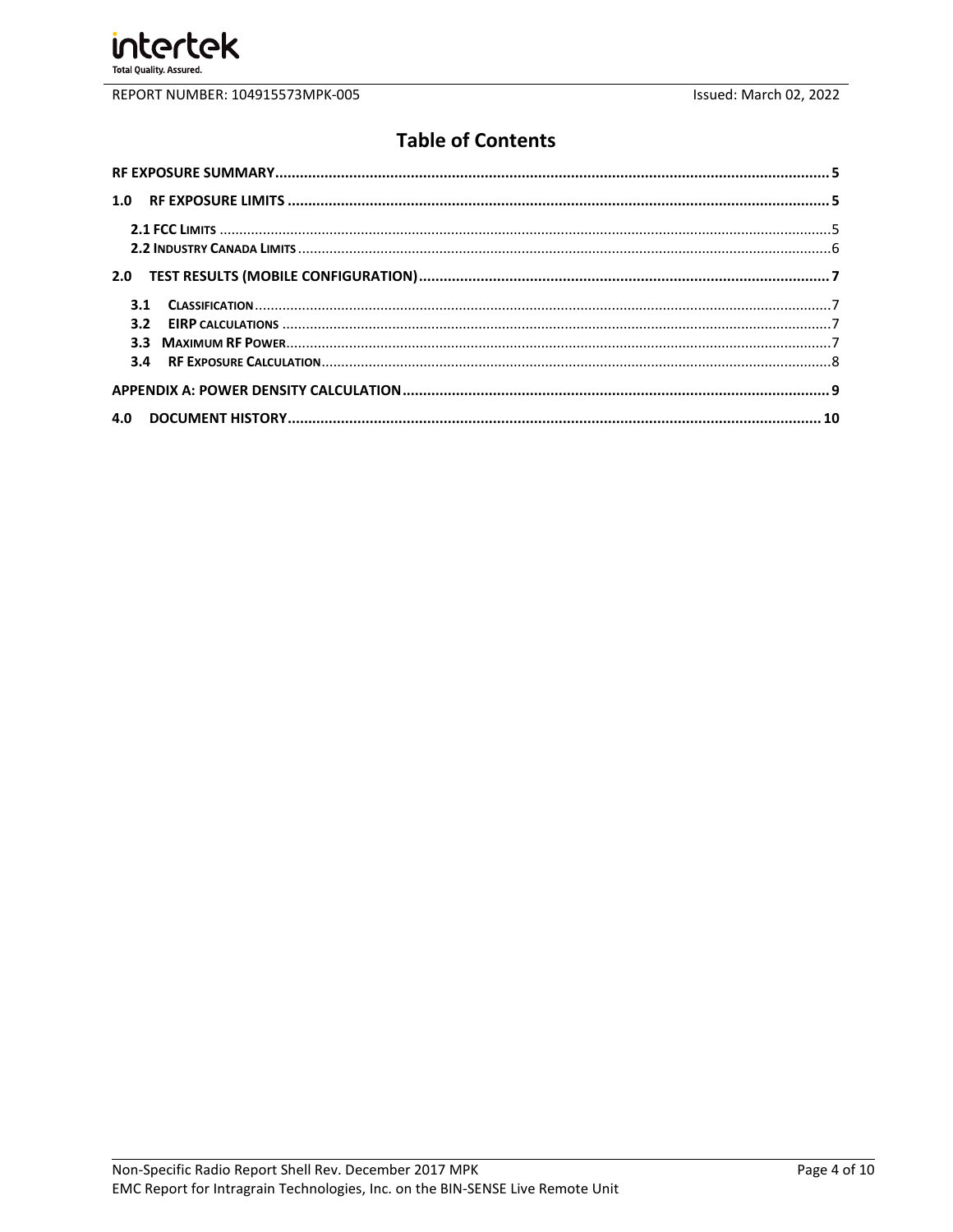

#### <span id="page-4-0"></span>**RF Exposure Summary**

| <b>Test</b>                                                              | <b>Reference</b><br><b>FCC</b> | <b>Reference</b><br><b>Industry Canada</b> | <b>Result</b> |
|--------------------------------------------------------------------------|--------------------------------|--------------------------------------------|---------------|
| <b>Radio frequency</b><br><b>Radiation Exposure</b><br><b>Evaluation</b> | 47 CFR§2.1091                  | <b>RSS-102 Issue 5</b>                     | Complies      |

#### <span id="page-4-1"></span>**1.0 RF Exposure Limits**

In this document, we evaluate the RF Exposure to human body due the intentional transmission from the transmitter (EUT). The limits for Maximum Permissible Exposure (MPE) specified in FCC 1.1310 and RSS-102 are followed.

#### <span id="page-4-2"></span>**2.1 FCC Limits**

According to FCC 1.1310 table 1: The criteria listed in the following table shall be used to evaluate the environmental impact of human exposure to radio-frequency (RF) radiation as specified in 1.1307(b)

| <b>Frequency</b><br>Range<br>(MHz)                        | <b>Electric Field</b><br>Strength (V/m) | <b>Magnetic Field</b><br><b>Strength (A/m)</b>  | <b>Power Density</b><br>(mW/cm <sup>2</sup> ) | <b>Average Time</b><br>(minutes) |  |  |  |
|-----------------------------------------------------------|-----------------------------------------|-------------------------------------------------|-----------------------------------------------|----------------------------------|--|--|--|
|                                                           |                                         | (A) Limits For Occupational / Control Exposures |                                               |                                  |  |  |  |
| $0.3 - 3.0$                                               | 614                                     | 1.63                                            | $*100$                                        | 6                                |  |  |  |
| $3.0 - 30$                                                | 1842/f                                  | 4.89/f                                          | *900/f <sup>2</sup>                           | 6                                |  |  |  |
| 30-300                                                    | 61.4                                    | 0.163                                           | 1.0                                           | 6                                |  |  |  |
| 300 - 1500                                                | $\cdots$                                | $\cdots$                                        | F/300                                         | 6                                |  |  |  |
| 1500 - 100,000                                            | $\cdots$                                | $\cdots$                                        | 5                                             | 6                                |  |  |  |
| (B) Limits For General Population / Uncontrolled Exposure |                                         |                                                 |                                               |                                  |  |  |  |
| $0.3 - 1.34$                                              | 614                                     | 1.63                                            | $*100$                                        | 30                               |  |  |  |
| $1.34 - 30$                                               | 824/f                                   | 2.19/f                                          | $*180/f^2$                                    | 30                               |  |  |  |
| $30 - 300$                                                | 27.5                                    | 0.073                                           | 0.2                                           | 30                               |  |  |  |
| 300 - 1500                                                | $\cdots$                                | $\cdots$                                        | F/1500                                        | 30                               |  |  |  |
| 1500 - 100,000                                            | $\cdots$                                | $\cdots$                                        | 1.0                                           | 30                               |  |  |  |

#### LIMITS FOR MAXIMUM PERMISSIBLE EXPOSURE (MPE)

F = Frequency in MHz

 $*$  = plane wave equivalent density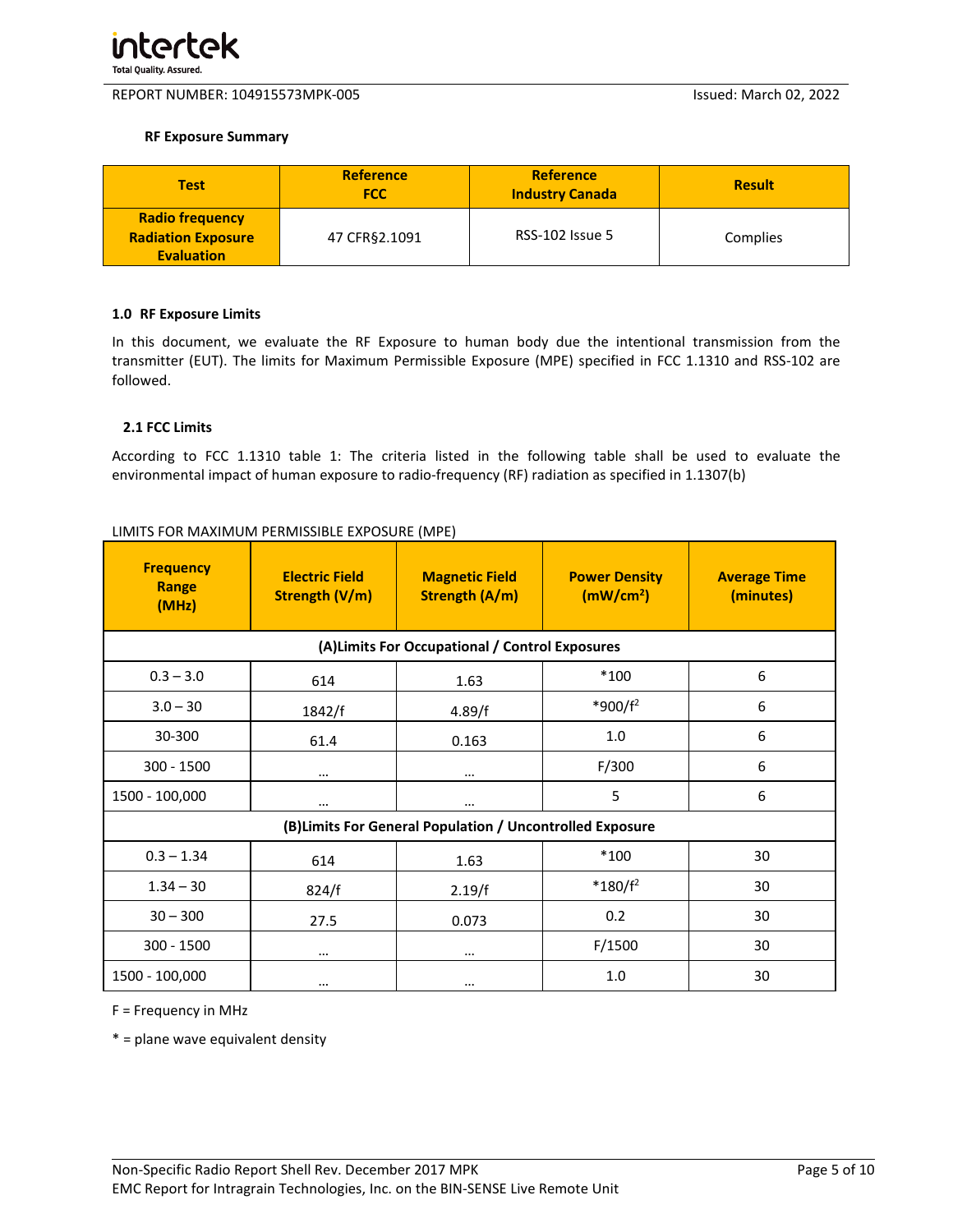#### <span id="page-5-0"></span>**2.2 Industry Canada Limits**

According to RSS-102, Industry Canada has adopted the SAR and RF field strength limits established in Health Canada's RF exposure guideline, Safety Code 6.

| Table 4: RF Field Strength Limits for Devices Used by the General Public (Uncontrolled Environment) |                                                                                                   |                          |                      |                         |  |  |
|-----------------------------------------------------------------------------------------------------|---------------------------------------------------------------------------------------------------|--------------------------|----------------------|-------------------------|--|--|
| <b>Frequency Range</b>                                                                              | <b>Electric Field</b><br><b>Magnetic Field</b><br><b>Power Density</b><br><b>Reference Period</b> |                          |                      |                         |  |  |
| (MHz)                                                                                               | (V/m rms)                                                                                         | (A/m rms)                | (W/m <sup>2</sup> )  | (minutes)               |  |  |
| $0.003 - 10$                                                                                        | 83                                                                                                | 90                       |                      | Instantaneous*          |  |  |
| $0.1 - 10$                                                                                          | $\overline{\phantom{a}}$                                                                          | 0.73/f                   |                      | $6***$                  |  |  |
| $1.1 - 10$                                                                                          | $87/f^{0.5}$                                                                                      | $\overline{\phantom{0}}$ | -                    | $6***$                  |  |  |
| $10 - 20$                                                                                           | 27.46                                                                                             | 0.0728                   | $-2$                 | 6                       |  |  |
| $20 - 48$                                                                                           | 58.07/ f 0.25                                                                                     | 0.1540/ $f^{0.25}$       | 8.944/f0.5           | 6                       |  |  |
| 48-300                                                                                              | 22.06                                                                                             | 0.05852                  | 1.291                | 6                       |  |  |
| 300-6000                                                                                            | 3.142 f 0.3417                                                                                    | 0.008335 $f^{0.3417}$    | 0.02619 $f^{0.6834}$ | 6                       |  |  |
| 6000-15000                                                                                          | 61.4                                                                                              | 0.163                    | 10                   | 6                       |  |  |
| 15000-150000                                                                                        | 61.4                                                                                              | 0.163                    | 10                   | 616000/f <sup>1.2</sup> |  |  |
| 150000-300000                                                                                       | $0.158 f^{0.5}$                                                                                   | 4.21 x 10-4 f 0.5        | 6.67 x $10^{-5}$ f   | 616000/f <sup>1.2</sup> |  |  |
| Note: f is frequency in MHz.<br>* Based on nerve stimulation (NS).                                  |                                                                                                   |                          |                      |                         |  |  |

\*\* Based on specific absorption rate (SAR).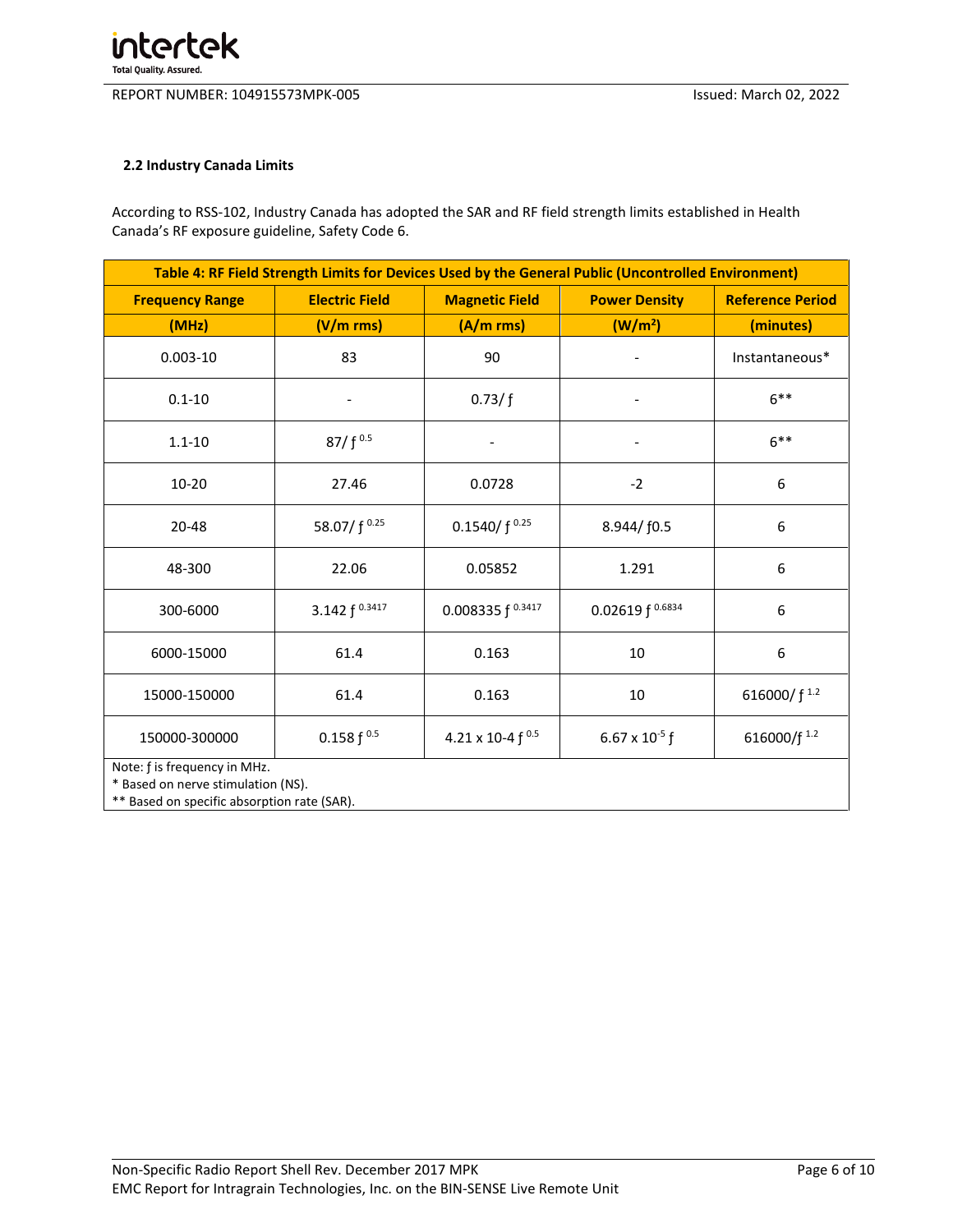#### <span id="page-6-0"></span>**2.0 Test Results (Mobile Configuration)**

#### <span id="page-6-1"></span>**3.1 Classification**

Radio is installed inside a mobile host device. The antenna of the product, under normal use condition, is at least 20 cm away from the body of the user and accessible to the end user. Warning statement to the user for keeping at least 20 cm or more separation distance with the antenna should be included in user's manual.

#### <span id="page-6-2"></span>**3.2 EIRP calculations**

The BIN-SENSE Live Remote Unit, Model: 106201 consists of one 2.4GHz Zigbee radio.

#### <span id="page-6-3"></span>**3.3 Maximum RF Power**

| <b>Frequency</b><br>Range<br>(MHz) | <b>RF Output (dBm)</b> | Antenna Gain <sup>1</sup><br>(dBi) | <b>Note</b>                                                               |
|------------------------------------|------------------------|------------------------------------|---------------------------------------------------------------------------|
| Zigbee<br>$2410 - 2465$            | 18.94                  | 1.5                                | Conducted power measurements were<br>taken from Report #104915573MPK-002. |

<sup>1</sup>As declared by the manufacturer. Antenna gains below 0 are considered as 0 dBi.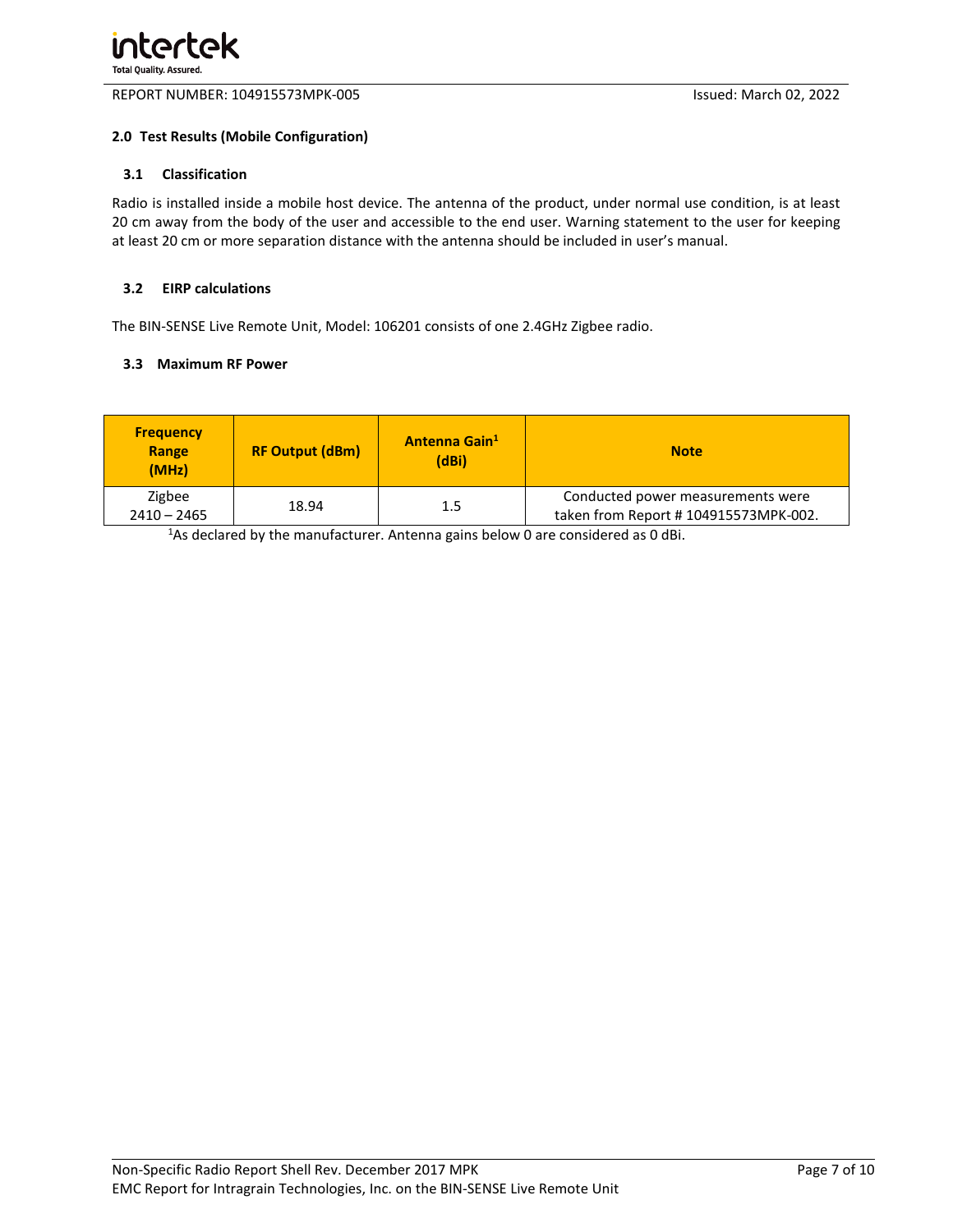#### <span id="page-7-0"></span>**3.4 RF Exposure Calculation**

#### **3.4.1 RF Exposure calculation for 2.4GHz Zigbee**

Calculations for this report are based on highest power measured.

| <b>Radio</b> | <b>Frequency</b><br>Range<br>(MHz) | <b>EIRP</b><br>(dBm) | <b>EIRP</b><br>(mW) | <b>Power</b><br><b>Density</b><br>(mW/cm <sup>2</sup> )<br>@20 cm | <b>FCC</b><br>Limit<br>(mW/m <sup>2</sup> ) | <b>Results</b> |
|--------------|------------------------------------|----------------------|---------------------|-------------------------------------------------------------------|---------------------------------------------|----------------|
| Zigbee       | 2410 - 2465                        | 20.44                | 110.6624            | 0.0220                                                            | 1.0000                                      | Complies       |

| <b>Radio</b> | <b>Frequency</b><br>Range<br>(MHz) | <b>EIRP</b><br>(dBm) | <b>EIRP</b><br>(mW) | <b>Power</b><br><b>Density</b><br>(W/m <sup>2</sup> )<br>@20 cm | <b>RSS</b><br>Limit $(W/m2)$ | <b>Results</b> |
|--------------|------------------------------------|----------------------|---------------------|-----------------------------------------------------------------|------------------------------|----------------|
| Zigbee       | 2410 - 2465                        | 20.44                | 110.6624            | 0.2203                                                          | 5.3630                       | Complies       |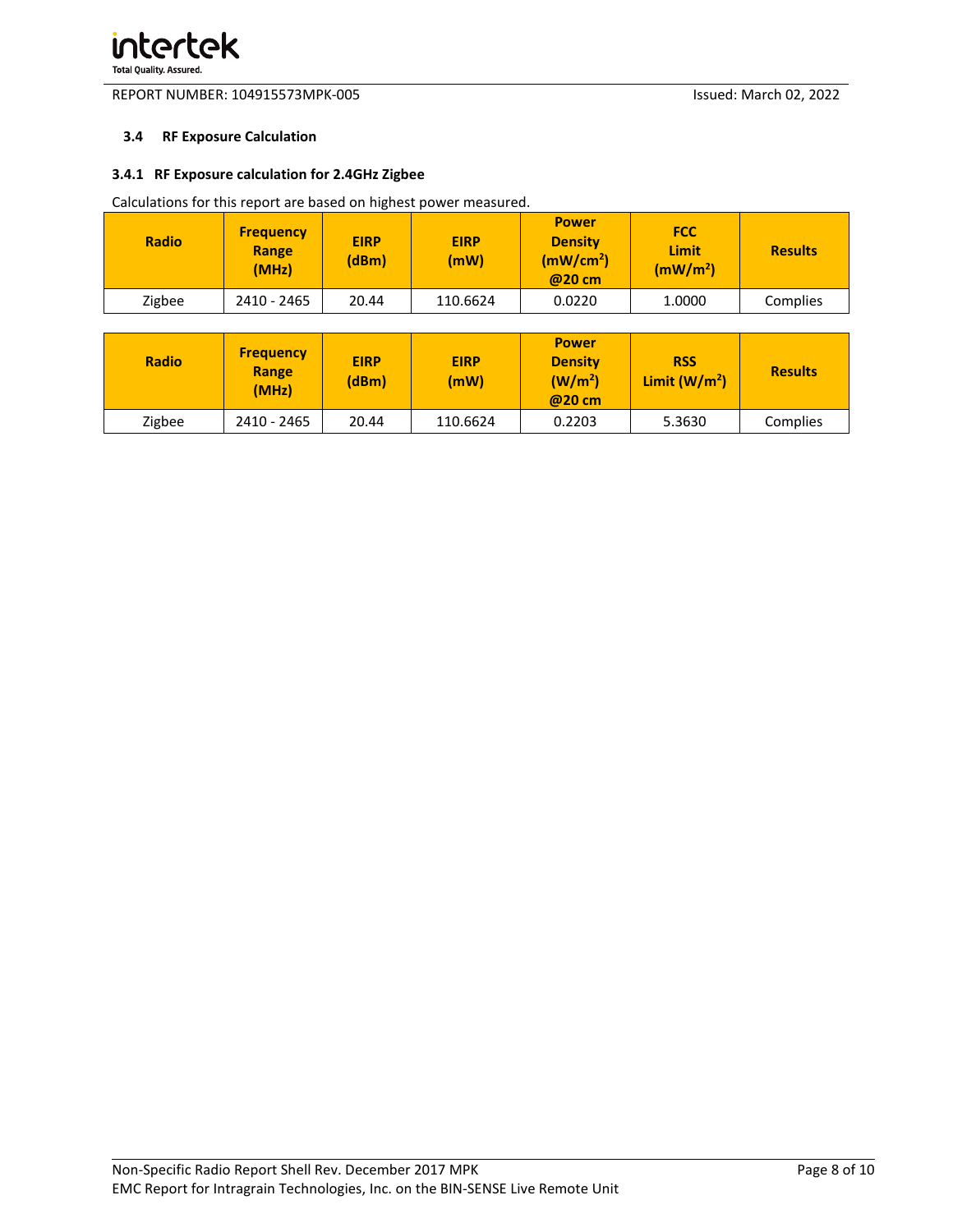

## <span id="page-8-0"></span>**Appendix A: Power Density Calculation**

The Power Density can be calculated using the formula

 $S = EIRP/4\pi D^2$ 

Where: S is Power Density in mW/cm<sup>2</sup> D is the distance from the antenna in cm.